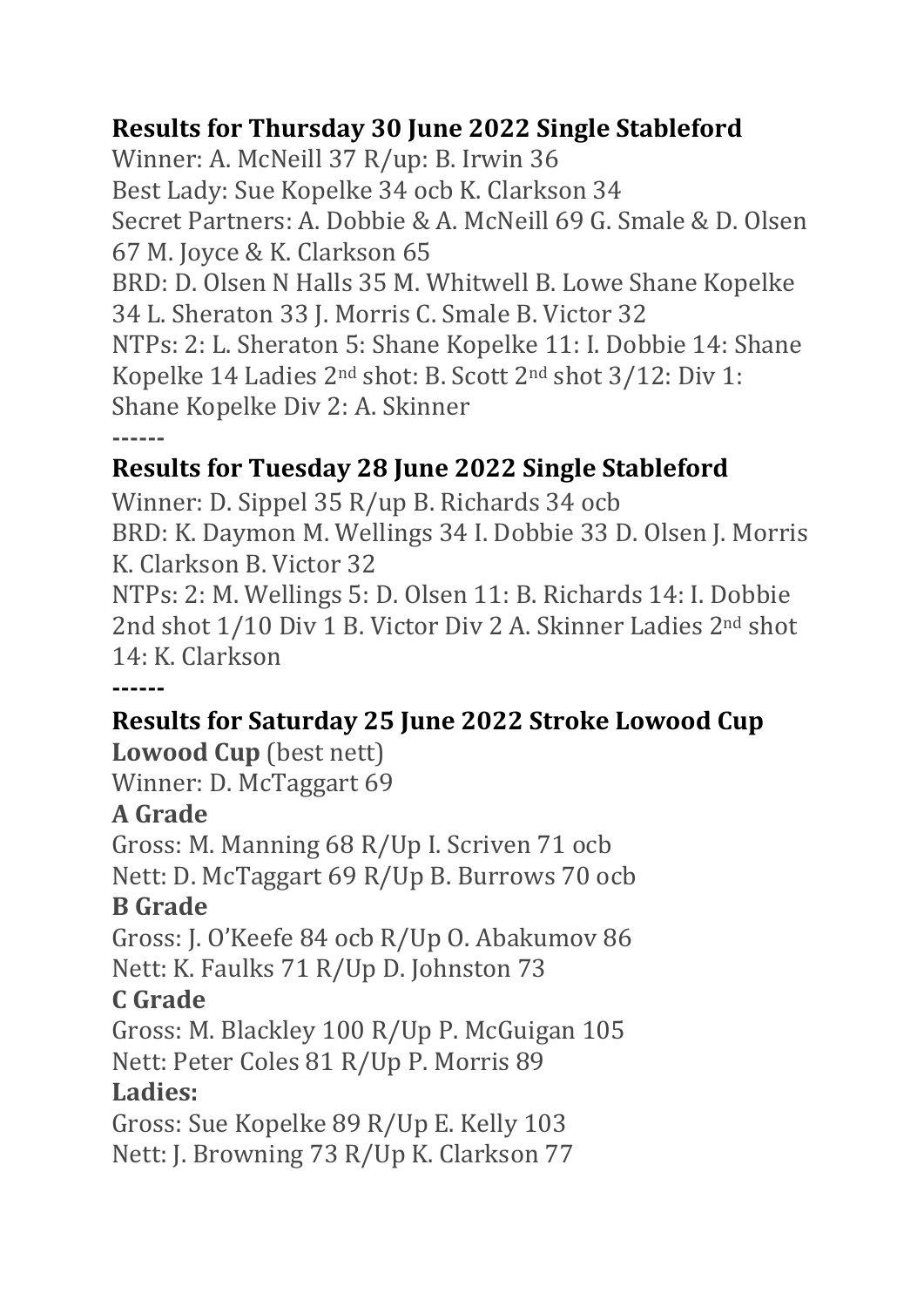#### **Juniors:**

Gross: K. Faulks 84 Nett: S. Evetts 86 BRD: M. McClurg R. Kaczuk 70 M. Burke 71 J. Miles J. Browning M. Wellings S. Howard S. Mahoney W. Follett 72 D. Gray Paul Coles T. Avenell 73 NTPs: 2: A. Holden 5: M. McClurg 11: B. Woolacott 14: M. Smiley Long Drive 6: J. Miles **------**

#### **Results for Thursday 23 June 2022 Single Stableford**

Winner: D. Grienke 38 R/up: J. Ormaechea 35 BRD: M. Whitwell B. Victor 34 Shane Kopelke M. Blackley 33 Sue Kopelke M. Scott 32 NTPs: 2: Y. Jones 5: A. Page 11: D. Sheraton 14: D. Olsen 14 Ladies 2nd shot: Sue Kopelke 2nd shot 9/18: Div 1: Shane Kopelke Div 2: A. Bolton **------**

# **Results for Tuesday 21 June 2022 Single Stableford**

Winner: K. Daymon 42 R/up S. Luxford 35 BRD: M. Wellings 34 R. Young 33 J. Morris B. Victor 32 D. Hines 31 J. Luxford R. Heathwood 30 NTPs: 2: A. Skinner 5: D. Hines 11: K. Daymon 14: J. Brady 2nd shot 4/13 Div 1 J. Luxford Div 2 A. Skinner Ladies 2nd shot 14: S. Luxford

**------**

#### **Results for Saturday 18 June 2022 Men's Foursomes**

Winners Gross: A. Wieland & C. Wieland 148 Gross R/up: B. Lomacchio & A. Page 151 Nett Winner: D. Gray & S. Kopelke 152 Nett R/up: P. McGuigan & W. James 160 BRD: G. Milady & K. Lodder 162 J. Ormachea & R. Heathwood 162 J. Luxford & P. Quirk 164 **Single Stableford**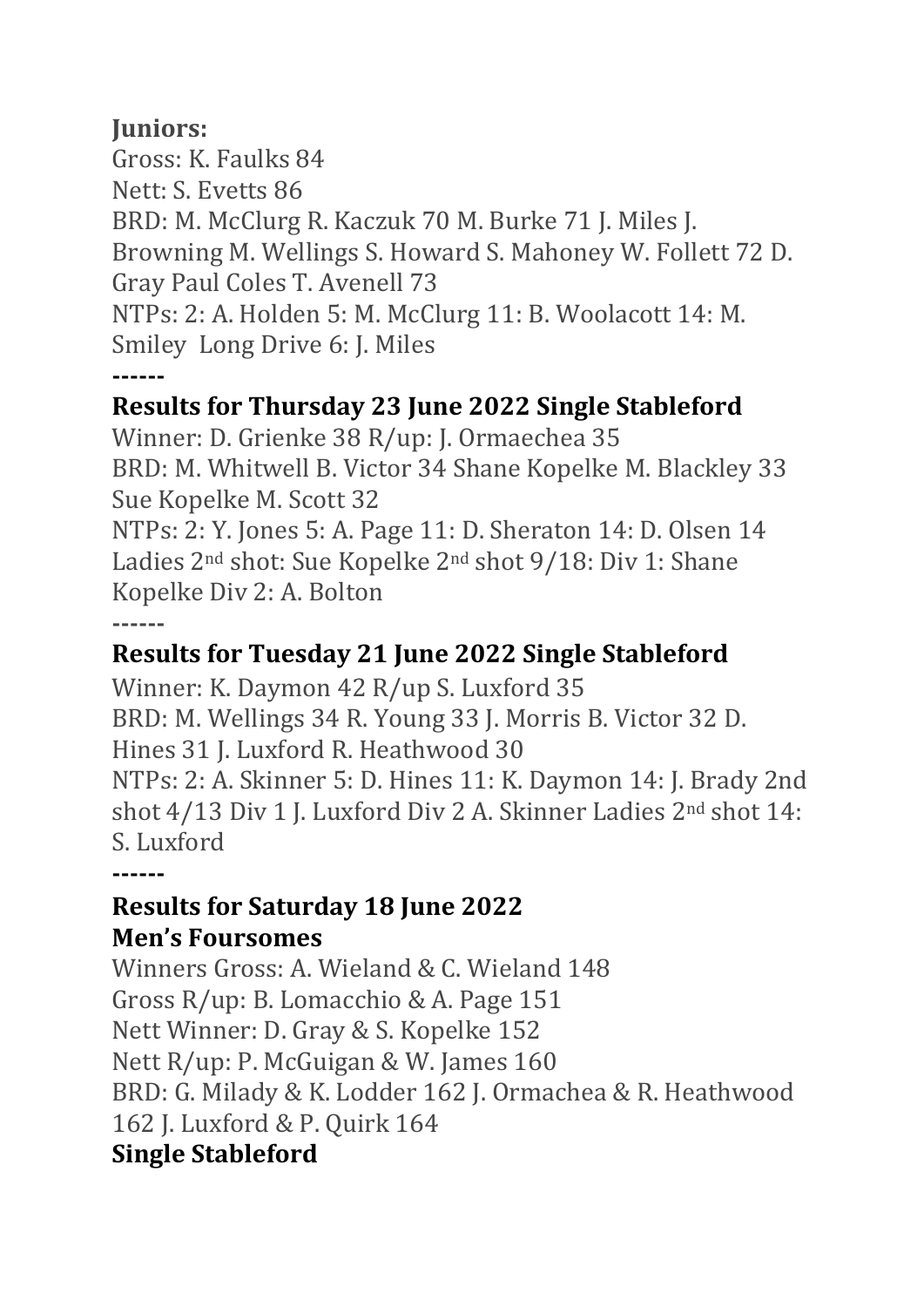Winner: S. Norris 39 R/Up S. Howard 35 BRD: R. McConochie 34 C. Melvin 31 B. Wieland D. Rasell L. Dickenson K. Glover 30 NTPs: 2: D. McTaggart 5: W. Soloman 11: J. Grace 14: A. Wieland 2nd shot 3/12: Div 1: D. Gray Div 2: A. Skinner Ladies 2nd shot 14: K Clarkson **------**

## **Results for Thursday 16 June 2022 Single Stableford**

Winner: Winner: B Lowe 37 R/up: J Morris 34 BRD: G. Milady B. Richards 33 R. Young K. Clarkson J. McQueen 32 R. Gargano Sue Kopelke 31 NTPs: 2: A Skinner 5: G Milady 11: B Irwin 14: B Richards 14

Ladies 2nd shot: Sue Kopelke 2nd shot 1/10: Div 1: G Milady Div 2: M Whitwell

**------**

## **Results for Wednesday 15 June 2022 Ladies Foursomes Championship**

**W**inner: K. Jessen & S. Luxford 79 R/Up: P. Dwyer & V. Wright 83½

**------**

# **Results for Tuesday 14 June 2022 Single Stableford**

Winner: M. Blackley 37 R/up R. Young 33 BRD: M. Whitwell I. Dobbie 31 R. Heathwood J. Luxford G. Milady 28 NTPs: 2: A. Skinner 5: A. Skinner 11: A. Bolton 14: J. Luxford 2nd shot 9/18 Div 1 A. Skinner Div 2 M. Whitwell Ladies 2nd

shot 14: S. Luxford

**------**

# **Results for Saturday 11 June 2022 4 Person Ambrose**

Winners: S Mahoney, K Bacon, D Tutin, B Lawler 57 7/8 R/up: D Miller, J Miller, M Kalz, M McGreachan 58 ¼ BRD: D. Gray, S. Kopelke, S. Kopelke, B. Lowe 59 ¼ P. Coles, P. Coles, S. Norris, T. Norris 58 1/2 NTPs: 2: J Grace 5: J Grace 11: Shane Kopelke 14: D Notley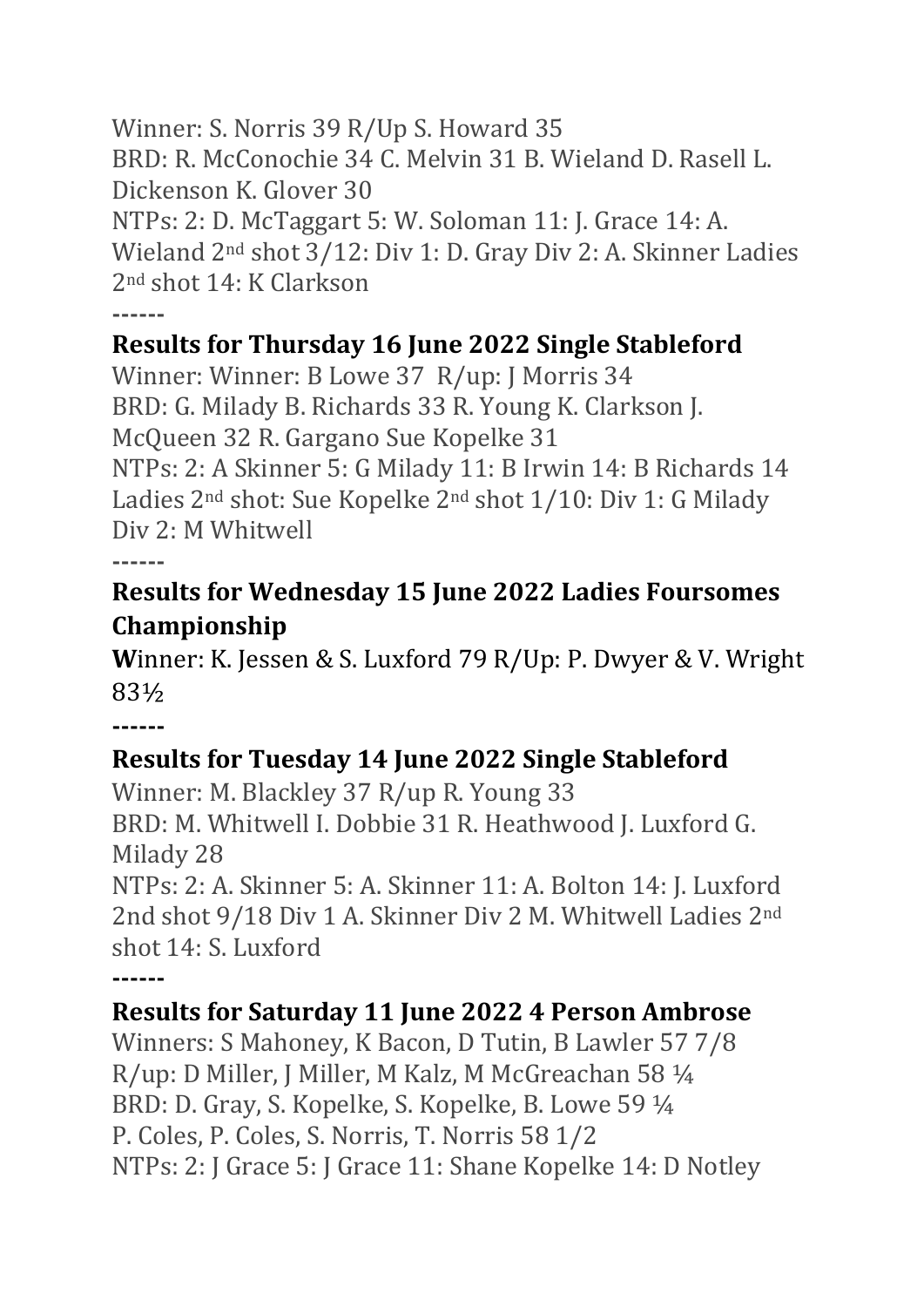2nd shot 4/13: Div 1: B Lawler Div 2: P Thode Ladies 2nd shot 14: K Clarkson

**------**

## **Results for Thursday 9 June 2022 Single Stableford**

Winner: J. Brady 37 ocb R/up: M. Whitwell 37 BRD: R. Heathwood 34 M. Scott S. Callander 33 M. Blackley Peta Dwyer 32 Sue Kopelke J. Morris 31 NTPs: 2 R. Heathwood 5 J. Brady 11 R. Heathwood 14 M. Whitwell 14 2nd shot Peta Dwyer 3/12 Div 1 V. Bales Div 2 M. Whitwell President's Cup Winner: J. Brady 67 ocb R/up B. Lowe 67

**------**

## **Results for Wednesday 8 June 2022 Ladies Single Stroke, 3rd Round Ladies Championship**

**W**inner: P. Dwyer 79 R/up: L. Sheraton 83 BRD: S. Kopelke 85 F. Overington 85

**------**

# **Results for Tuesday 7 June 2022 Single Stableford**

Winner: B Richards 34 R/up: R Young 33 BRD: B. Victor 31 M. Whitwell G. Milady B. Irwin 30 NTPs: 2: A. Skinner 5: B. Richards 11: A. Bolton 14: B. Green 2nd shot 9/18 Div 1 G. Milady Div 2 A. Bolton Ladies 5/14: Sue Luxford

**------**

## **Results for Saturday 4 June 2022 Single Stroke Monthly Mug**

Winner Div 1: B. Lomocchio 73 R/up H. Doran 74 Winner Div 2: K. Glover 73 R/up A. Forbes 74 NTP 2: S. Norris 5 P. Quirk 11 H. Doran 14: B. Wieland App 4/13 Div 1 B. Graham Div 2 A. Skinner Ladies 14 2nd shot Sue Kopelke BRD: Shane Kopelke C. Wieland Sue Kopelke M. Smith O. Abakumov 75 D. Gray A. Wieland L. Gleeson L. Dickenson 76 **------**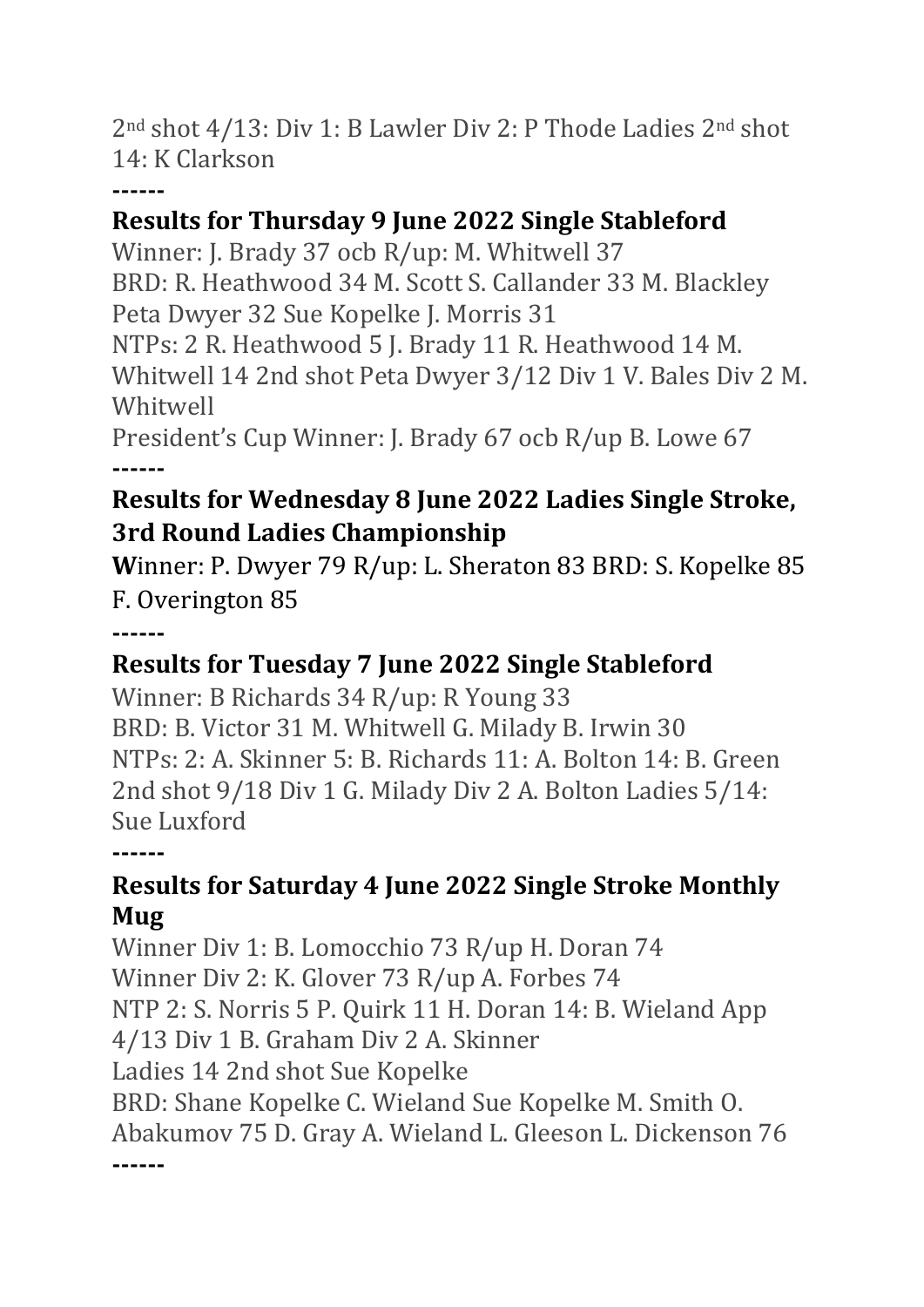## **Results for Thursday 2 June 2022 Single Stableford**

Winner: Bruce Lowe 42 R/up: Z. Taylor 38

BRD: K. Clarkson Shane Kopelke M. Blackley 34 L. Burton Peta Dwyer 33 J. Morris R. Heathwood 32

NTPs: 2 Pat Dwyer 5 Z. Taylor 11 J. Morris 14 Z. Taylor 14 2nd shot Sue Kopelke 4/13 Div 1 Shane Kopelke Div 2 M. Blackley **------**

# **Results for Wednesday 1 June 2022 Ladies Single Stroke, 2n d Round Ladies Championship, Monthly Medal**

Winner: L. Sheraton 77 ocb R/up: K. Jessen 77 Putting L. Sheraton 29 ocb

# **------**

## **Results for Tuesday 31 May 2022 Single Stableford**

Winner: R. Coolwell 31 R/up C. Petrohilos 28 BRD: B. Victor 27 M. Whitwell 26 D. Sippel 25 N. Sippel 24 I. Dobbie 23 NTPs: 2: A. Skinner 5: B. Victor 11: R. Coolwell 14: R. Coolwell 2nd shot 3/12 Div 1 A. Skinner Div 2 A. Skinner **------**

## **Results for Saturday 28 May 2022 Single Stableford**

Winner: A. Baker 39 R/up B. Lomacchio 38 ocb Ladies Winner: D. Zahnow 32 ocb BRD: D. Gray 38 E. Hoger Shane Kopelke J. Levitt K. Glover R. Coolwell D. Smith Paul Coles 35 NTPs: 2 R. Coyne 5 C. Petrohilos 11 Shane Kopelke 14 G. McMahon 14 2nd shot ladies Sue Kopelke 2nd shot 3/12 Div 1: S. Hodgson Div 2: B. Richards **------**

#### **Results for Thursday 26 May 2022 Single Stableford**

Winner: Shane Kopelke 36 R/up: S. Dennis 34 ocb Ladies Winner: Sue Kopelke 31 R/up R. Englund 30 BRD: R. Brialey 34 R. McLeod A. Swift I. Dobbie M. Whitwell B. Victor 33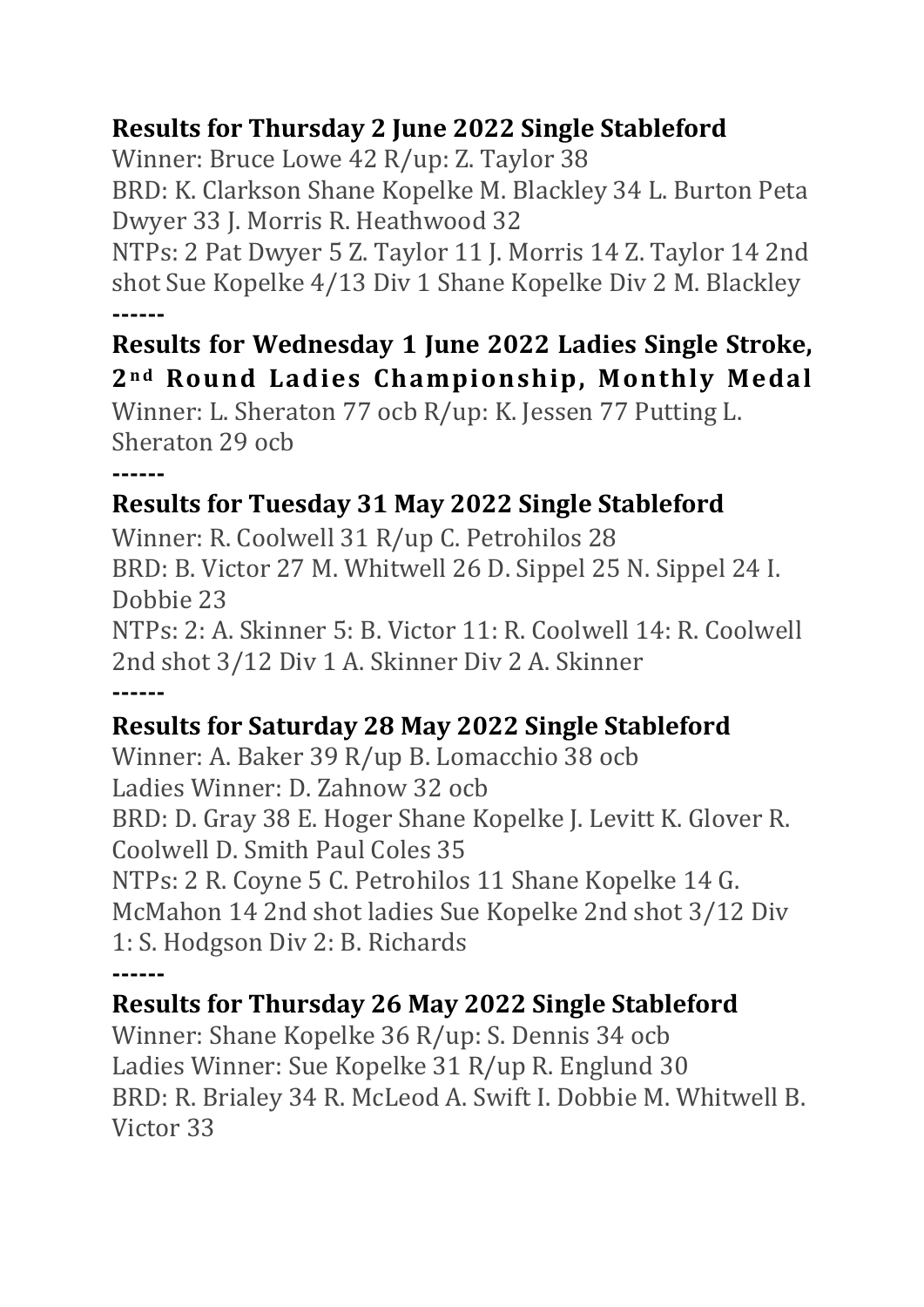NTPs: 2 Sue Kopelke 5 R. McLeod 11 B. Jacobs 14 G. Hair 14 2nd shot 1/10 Div 1 Shane Kopelke Div 2 M. Callandar Secret Partners: B. Victor & Sue Kopelke 64 I. Dobbie & A. Bolton M. Whitwell & R. Englund 63

#### **------**

#### **Results for Wednesday 25 May 2022 Ladies Single Stroke 1st Round Ladies Championship**

Winner: S. Kopelke 77 R/up: F. Overington 80 **------**

#### **Results for Tuesday 24 May 2022 Single Stableford**

Winner: C. Petrohilos 37 R/up R. Coolwell 36 BRD: B. Victor 31 D. Sippel 27 B. Richards 26 D. Sheraton 25 NTPs: 2: A. Skinner 5: C. Petrohilos 11: R. Coolwell 14: C. Petrohilos 2nd shot Div 1 C. Petrohilos Div 2 A. Skinner **------**

## **Results for Thursday 19 May 2022 Single Stableford**

Winner: M. Callander 36 R/up: C. Petroholis 35 ocb BRD: J. Ormachea 35 B. Lowe 34 K. Poultney 33 D. Greinke P. Brown Shane Kopelke 32

NTPs: 2 P. Brown 5 C. Petroholis 11 K. Poultney 14 W. Hastie 2nd shot 4/13 Div 1 Sue Kopelke Div 2 A. Skinner

#### **Results for Saturday 7th May 2022 Monthly Mug Single Stroke**

Div 1 - Winner: J. Grace 73 ocb R/up E. Hoger 73 ocb Div 2 - Winner M. Blackley 68 R/up D. Rasell 72 BRD: B. Wieland Peter Coles 73 R. Coolwell Paul Coles 74 B. Lomocchia H. Powell R. McConochie L. Burton 75 NTPs: 2 B. Richards 5 D. Rasell 11 W. Soloman 14 B. Wieland 2nd shot 3/11 Div 1 G. Milady Div 2 R. McConochie **------**

#### **Results for Thursday 7 May 2022 Single Stableford**

Winner: M. Blackley 38 R/up: Peta Dwyer 37 BRD: S. Mahoney Sue Kopelke 36 R. McConochie R. Coolwell 35 M. Scott Shane Kopelke 32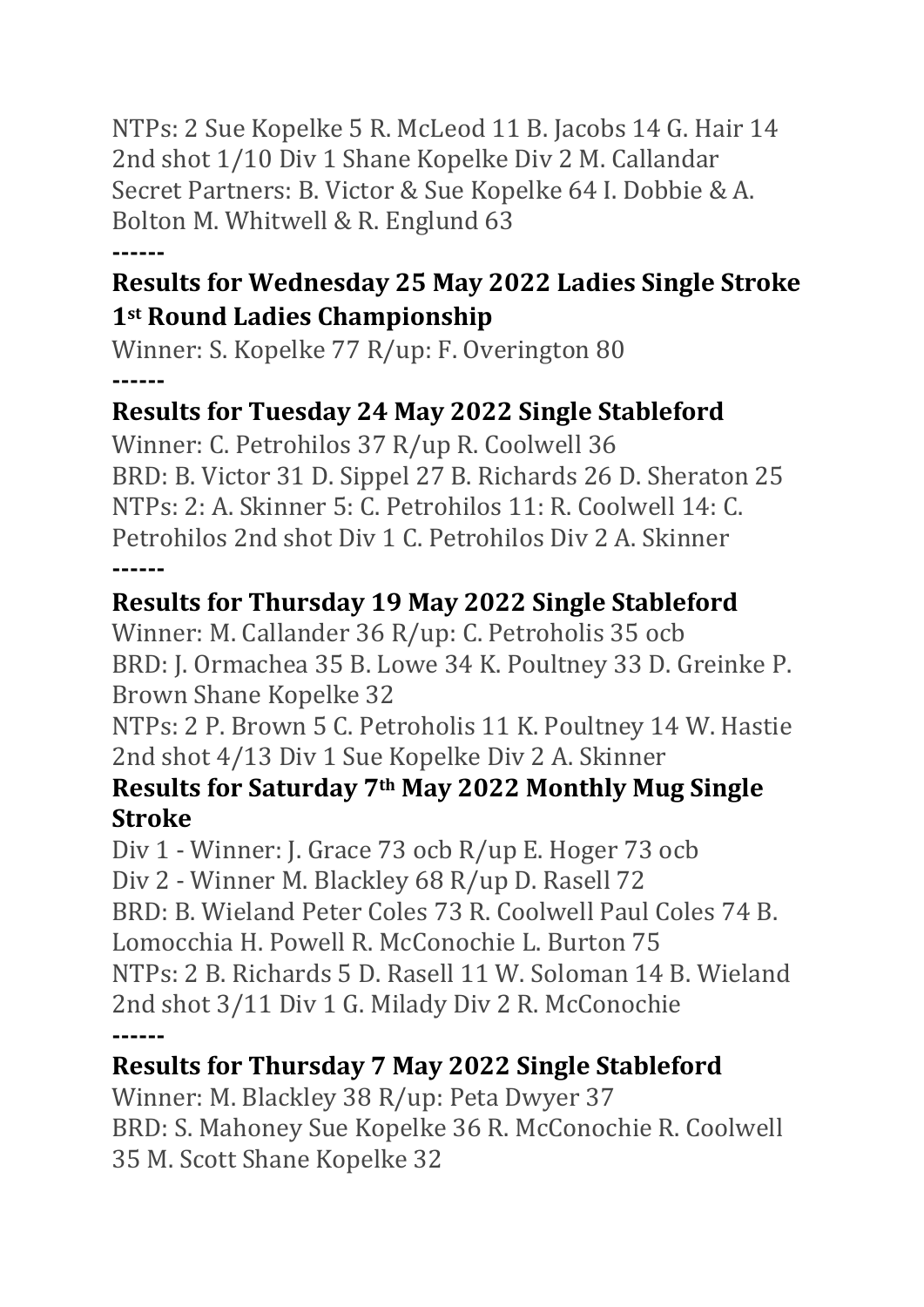NTPs: 2 D. Olsen 5 G. Milady 11 S. Mahoney 14 Shane Kopelke 2nd shot 1/10 Div 1 D. Olsen Div 2 Peta Dwyer

------

#### **Results for Wednesday 4 May 2022 Ladies Single Stroke Monthly Medal**

Winner: S. Kopelke 70 R/up: P. Dwyer 77 BRD: V. Wright 88 F. Overington 91 Putting S. Kopelke 27 ------

#### **Results for Monday 2 May 2022 4BBB Stableford**

Winner: H. Doran & L. Burton 45 R/up: K. Bacon & B. Lomacchio 43

BRD: D. Hines & J. Hines Pat Dwyer & Peta Dwyer Shane Kopelke & Sue Kopelke 40 P. Thode & M. George B. Victor & D. Sippel K. Lodder & A. Page P. Brown & M. Smith 38 NTPs: 2 P. Quirk 5 Shane Kopelke 11 K. Bacon 14 A. Page 2nd shot 9/18 Div 1 D. Olsen Div 2 K. Bacon ------

#### **Results for Saturday 30 April 2022 Single Stroke, 2nd round Men's Club Championship**

Winner: K. Glover 69 ocb R/up: C. Mayne 69 BRD: S. Howard L. Dickenson 70 N. Bryant J. Brady J. Grace 71 S. Mahoney 72 H. Powell W. Lee A. Wieland 73 NTPs: 2 M. George 5 K. Lawrenson 11 J. Grace 14 W. Lee 2nd shot 4/13 Div 1 A. Page Div 2 H. Powell ------

#### **Results for Thursday 28 April 2022 Single Stableford**

Winner: Shane Kopelke 38 R/up: M. Panzram 36 BRD: D. Olsen N. Halls L. Burton Pat Dwyer 35 R. Heathwood 34 R. Coolwell M. Scott G. Milady Sue Kopelke 32 NTPs: 2 B. Lowe 5 L. Burton 11 R. Heathwood 14 L. Burton 2nd shot 3/12 Div 1 Shane Kopelke Div 2 A.Skinner 2nd shot 2 Ladies Y. Jones 5 Y. Jones Lucky card drawer: David Hines Best Lady: Sue Kopelke 32 R/up Peta Dwyer 28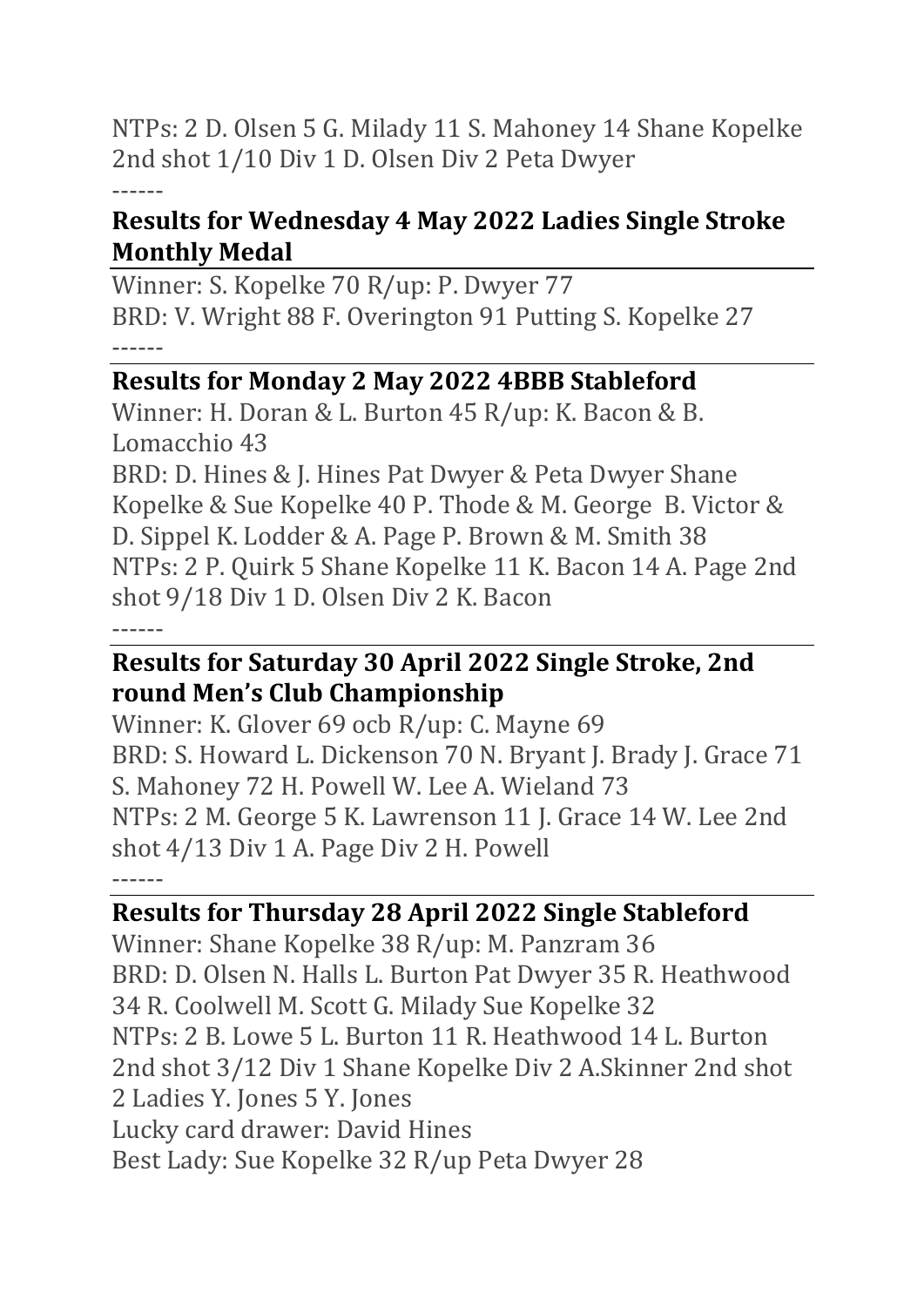Secret Partners: D. Olsen & M. Panzram 71 M. Joyce & Shane Kopelke 65 D. Lund & Sue Kopelke 61

#### ------

#### **Results for Wednesday 27 April 2022 Ladies Single Stableford**

Winner: K. Jessen 34 R/up: S. Kopelke 31 BRD: P. Dwyer 24 S. Luxford 21

#### ------

## **Results for Monday 25 April 2022 Single Stableford**

Winner: S. Mahoney 38 R/up R. Coolwell 35 ocb BRD: M. Carter 35 E. Kelly 33 M. George 32 M. Blackley D. Gray K. Bacon D. Zahnow 31

NTPs: 2 L. Burton 5 D. Gray 11 P. Cattanach 14 N. Sippel 2nd shot 1/10 Div 1 A. Skinner Div 2 A. Skinner ------

#### **Results for Saturday 23 April 2022 Single Stroke, Round 1 Men's championship**

Winner: S. Howard 72 ocb R/up: K. Glover 72 ocb BRD: L. Burton 72 C. Melvin B. Graham J. Grace 73 A. Wieland C. Wieland P. Cattanach G. Milady 74 NTPs: 2 C. Wieland 5 D. Johnstone 11 C. Wieland 14 S. Mahoney 2nd shot 9/18 Div 1 B. Wieland Div 2 D. Rassell ------

#### **Results for Thursday 21 April 2022 Single Stableford**

Winner: P Cattanach 40 R/up Shane Kopelke 40 BRD: G. Milady 39 D. Bond 38 R. Heathwood 36 B. Victor A. Bolton M. Scott L. Burton 34

NTPs: 2: A Skinner 5: B Broad 11: P Cattanach 14: D Gray 2nd shot 4/13 Div 1 P Cattanach Div 2 N Emmerson ------

#### **Results for Wednesday 20 April 2022 Ladies 2 Person Ambrose**

Winner: K. Jessen & V. Wright 69.5 R/up: L. Sheraton & S. Kopelke 70.25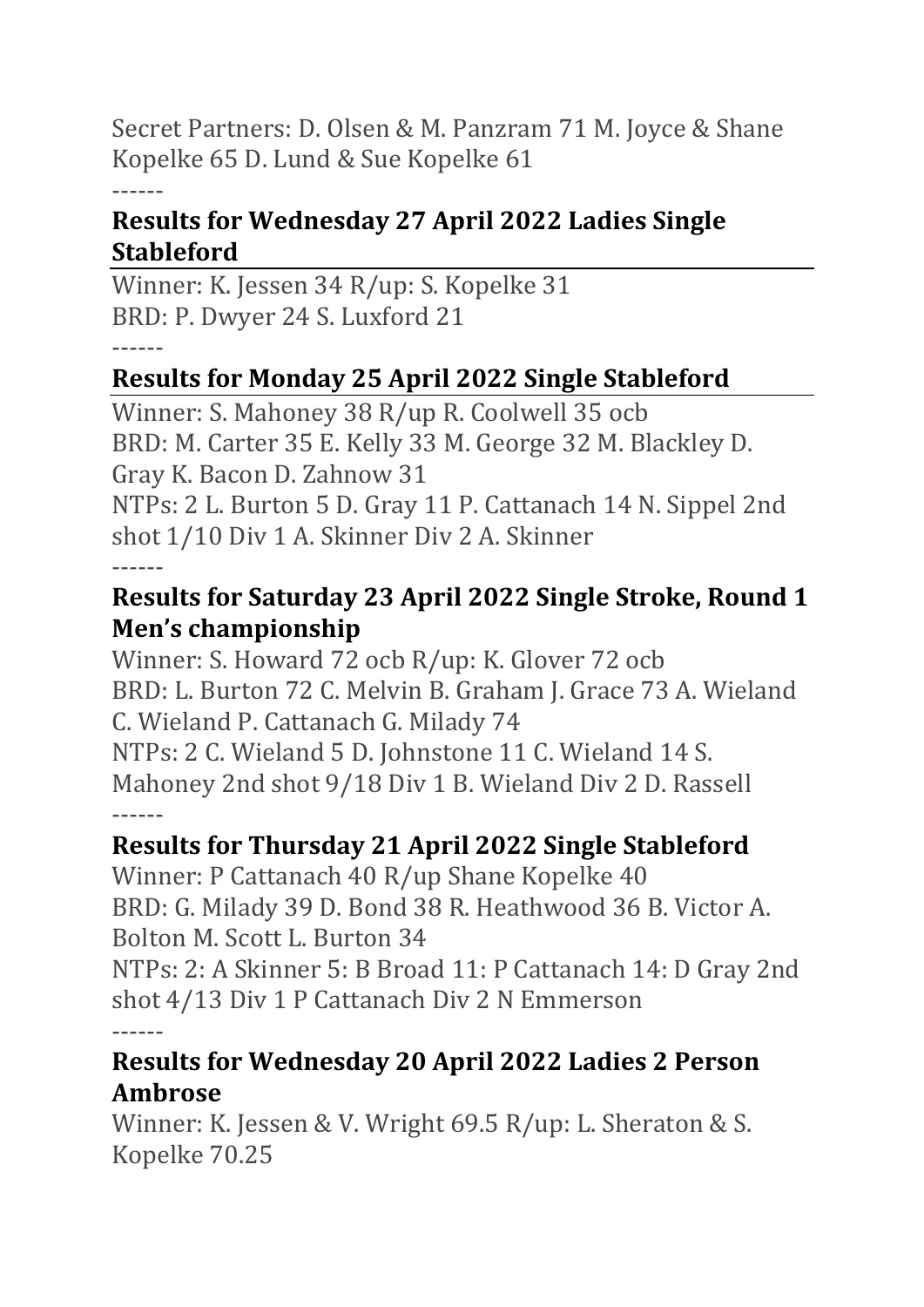BRD: P. Dwyer & M. Smallwood 76.5

------

#### **Results for combined Saturday 16 April & Monday 18 April 2022 Single Stableford**

Winner men's best round on either day: H. Powell Winner men's combined total: H. Powell Winner ladies best round either day: D. Zanow Winner ladies combined total: Sue Kopelke

------

# **Results for Monday 18 April 2022 Single Stableford**

Winner: H. Powell 45 R/up Shane Kopelke 40 BRD: H. Buckley 39 C. Greenhalgh S. Howard 38 B. Victor M. Whitwell B. Carter 36 NTPs: 2 K. Coulter 5 M. Carter 11 R. Coolwell 14 B. Victor 2nd shot 3/12 Div 1 J. Townsend Div 2 M. Whitwell

------

# **Results for Saturday 16 April 2022 Single Stableford**

Winner: C. Gleeson 40 R/up P. Coles 37 BRD: S. Webb 36 P. Muller K. Lodder T. Norris H. Powell J. Grace 35

NTPs: 2 T. Norris 5 B. Lomacchio 11 P. Muller 14 H. Powell 2nd shot 1/10 Div 1 J. Grace Div 2 L. Gleeson ------

# **Results for Thursday 14 April 2022 Single Stableford**

Winner: C. Gleeson 37 R/up H. Powell 35 BRD: Shane Kopelke L. Burton F. Kingma J. Morris 34 NTPs: 2 Shane Kopelke 5 G. Milady 11 D. Sheraton 14 C. Gleeson 2nd shot 9/18 Div 1 Sue Kopelke Div 2 A. Skinner ------

#### **Results for Wednesday 13 April 2022 Ladies Single Stableford**

Winner: Peta Dwyer 32 R/up: S. Kopelke 29 BRD: K. Jessen 28 V. Wright 16 M. Smallwood 14 **------**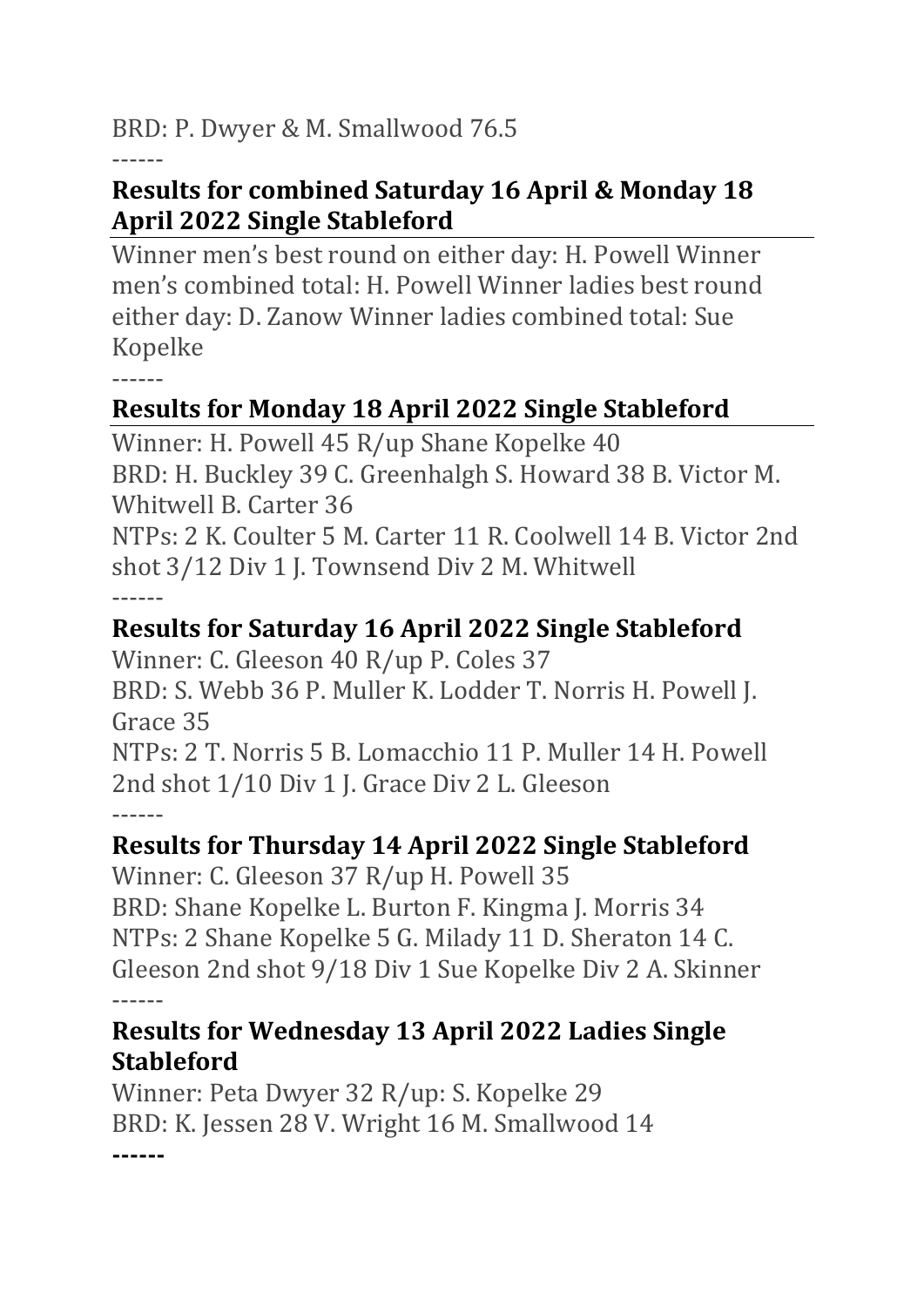## **Results for Tuesday 12 April 2022 Single Stableford**

Winner: N. Sippel 40 ocb R/up D. Hines 40 ocb BRD: B. Green 40 K. Daymon J. Morris M. Langton 36 I. Dobbie M. Wellings J. Ormaechea 35

NTPs: 2: P Quirk 5: B Green 11: M Scott 14: N Sippel 2nd shot 4/13 Div 1 B. Victor Div 2 M. Whitwell

**------**

#### **Results for Saturday 9 April 2022 4BBB Stableford**

Winner: G. Milady & M. Langton 45 ocb R/Up: P. Brown & M Smith 45

Winner of Where's Wally: P. Thode & M. George 45 R/Up: T. Cook & M. Butler 43 ocb

Secret Prize: T. Milady

NTP's: 2: S. Mahoney 5: K. Glover 11: L. Gleeson 14: L. Burton 2nd shot 3/12 Div 1: T. Milady Div 2: A. Skinner

BRD: J. Lee & B. Graham 43 L. Dickenson & S. Howard H.

Powell & R. McConochie 42

------

# **Results for Thursday 7 April 2022 Single Stableford**

Winner: P. Kuhn 39 R/up D. Sheraton 36 ocb BRD: D. Sippel Shane Kopelke 36 Sue Kopelke 35 R. Young P. Dwyer 34

NTPs: 2 P. Kuhn 5 I. Dobbie 11 Pat Dwyer 14 S. Nichols 2nd shot 1/10 Div 1 Sue Kopelke Div 2 D. Bond ------

## **Results for Wednesday 6 April 2022 Ladies Single Stroke**

Winner: 73 Peta Dwyer R/up: 32 points V. Wright BRD: 28 points S. Kopelke Putting: P. Dwyer **------**

# **Results for Tuesday 5 April 2022 Single Stableford**

Winner: D. Sheraton 41 R/up W. James ocb 34 BRD: B. Victor 34 R. Coolwell 33 G. Milady 32 M. Callandar J. Morris 31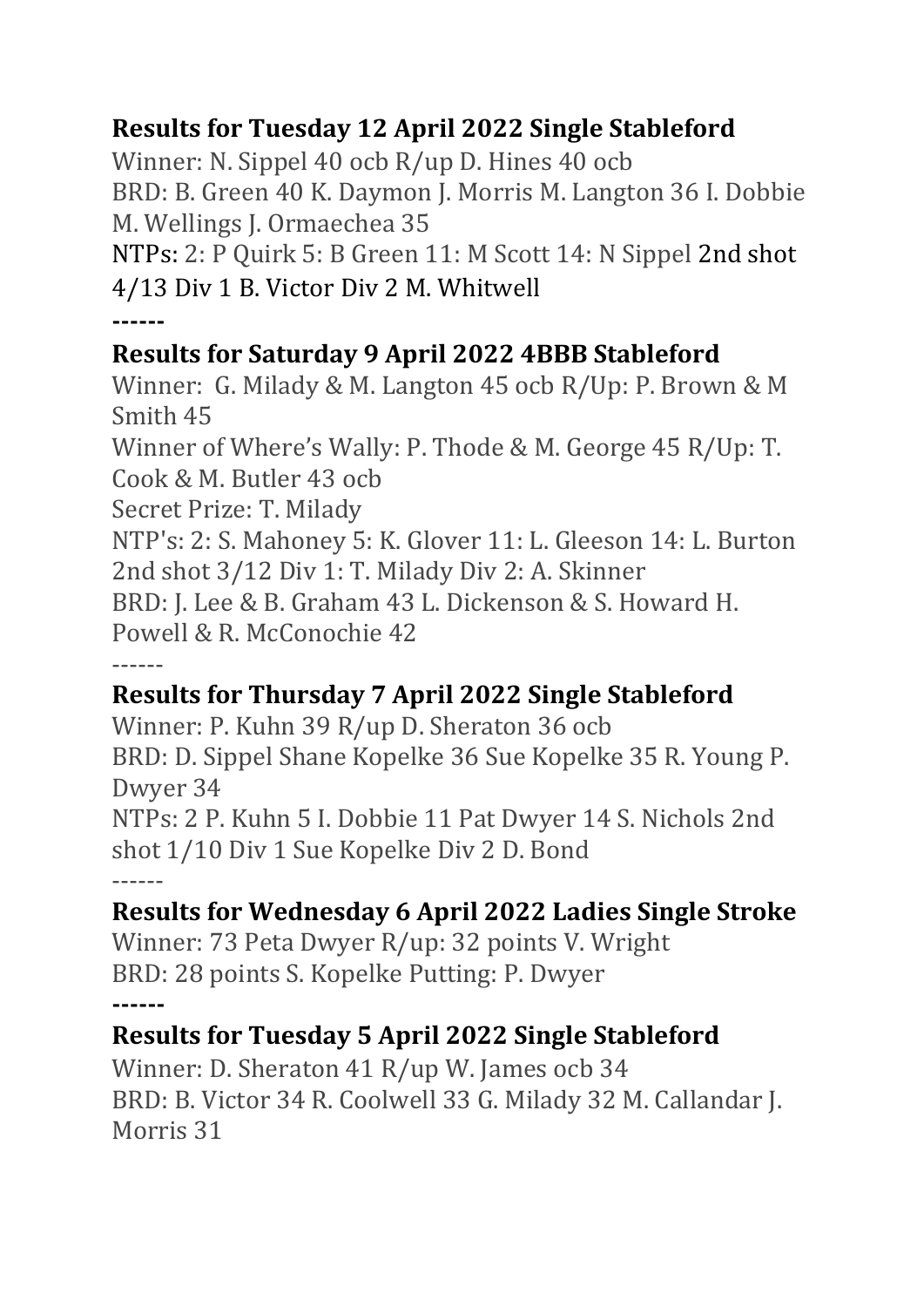NTPs: 2 M. Callandar 5 G. Milady 11 M. Callandar 14 B. Victor 2nd shot 9/18 Div 1 W. James Div 2 A. Skinner

#### **------**

#### **Results for Saturday 2nd April 2022 Monthly Mug Single Stroke**

Div 1 - Winner: H. Buckley 70 ocb R/up D. McCarroll 70 Div 2 - Winner J. Ormaechea 73 ocb R/up C. Melvin 73 BRD: S. Norris 71 P. Brown G. Townfly 72 S. Howard T. Norris 73 S. Webb S. Mahoney L. Burton 74 NTPs: 2 D. McCarroll 5 J. Luxford 11 S. Webb 14 Shane

Kopelke 2nd shot 4/13 Div 1: B. Lomacchia Div 2: P. McGuigan **------**

#### **Results for Thursday 31 March 2022 Single Stableford**

Men's winner: R. McConochie 36 R/Up: E. O'Farrell 34 ocb Ladies winner: R. Englund 35 R/up: S. Kopelke 33 NTP's: 2: D. Olsen 5: B. Scott 11: D. Olsen 14: E. O'Farrell 2nd shot 3/12 Div 1: S. Dennis Div 2: A. Skinner BRD: G. Milady 34 L. Burton 33 B. Scott J. Morris Shane Kopelke S. Buckley E. Kelley 31 Secret Partners: R. McConochie & D. Just 63 L. Burton & R. Aaoutinen 63 Pat Dwyer & E. O'Farrell 62 J. Morris & Shane Kopelke 62

**------**

## **Results for Saturday 26 March 2022 Single Stableford**

Winner: 41 points M. Blackley Runner Up: 37 points K. Bacon NTP's: 2: D. Gray 5: D. Sippel 11: Shane Kopelke 14: B. Wieland 2nd shot 1/10 Div 1: C. Wieland Div 2: K. Glover BRD: 36: D. McCarroll T. Milady C. Gleeson 35: Shane Kopelke J. Grace 34 B. Wieland **Match Play Division 1** D. McTaggart d K. Lodder

#### **Match play Division 2**

C Mayne d K. Bacon

**------**

# **Results for Thursday 24 March 2022 Single Stableford**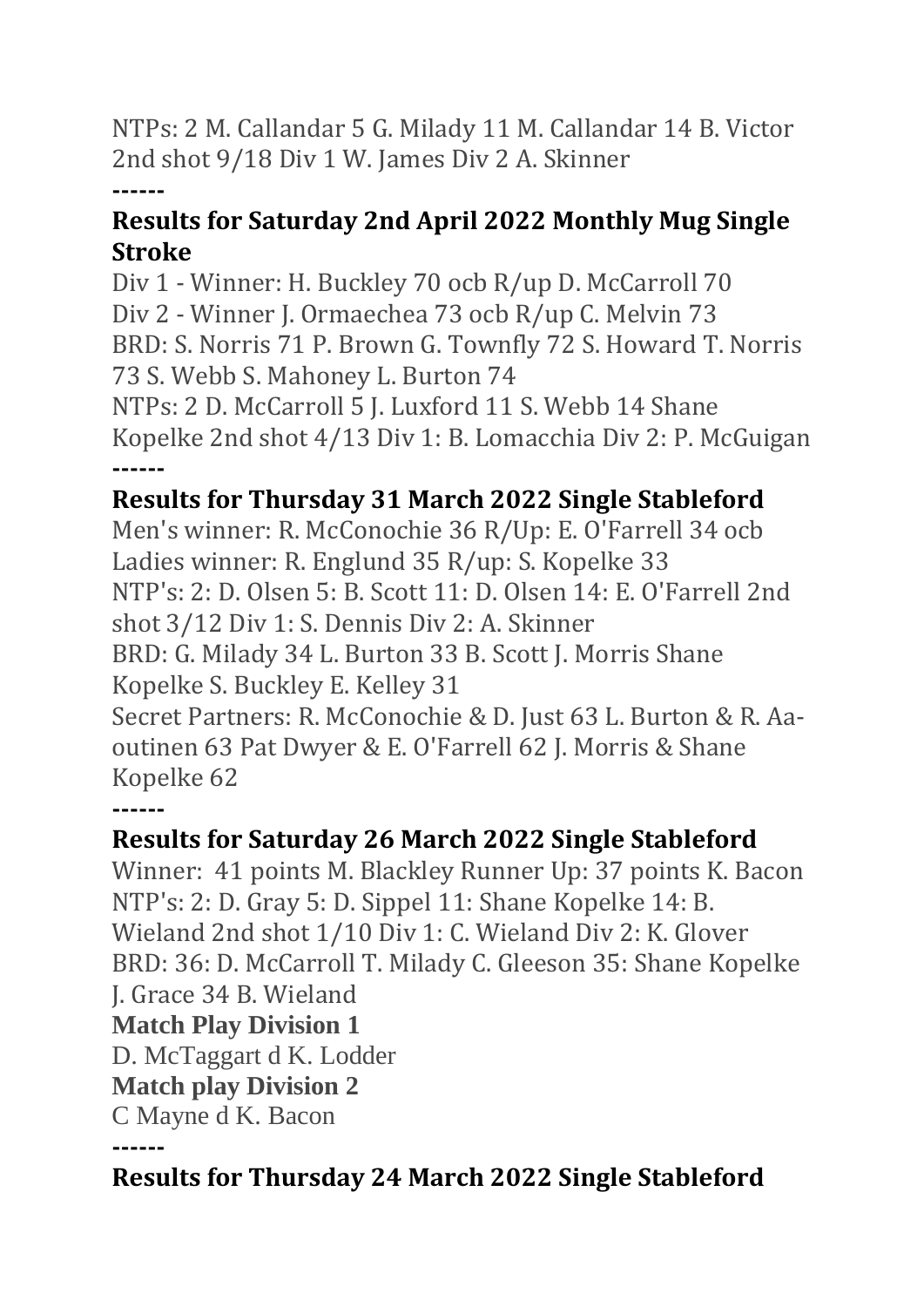Winner: D. Olsen 39 R/Up: A. Swift 38 ocb NTP's: 2: D. Dann 5: W. James 11: N. Emmerson 14: N. Sippel 2nd shot 9/18 Div 1: D. Olsen Div 2: N. Halls BRD: S. Nichols 38 ocb E. Kelly N. Halls M. Scott Sue Kopelke 37 I. Dobbie K. Poultney 36 **------**

#### **Results for Wednesday 23 March 2022 Ladies Single Stableford**

Winner: 38 Peta Dwyer R/up: 34: S. Kopelke BRD: K. Jessen L. Sheraton

**------**

#### **Results for Tuesday 22 March 2022 Single Stableford**

Winner: 37 points C. Gleeson Runner Up: 36 points J. Morris NTP's: 2: I. Dobbie 5: M. Whitwell 11: B. Victor 14: D. Sippel 2nd shot 4/13 Div 1 B. Victor Div 2 A. Bolton BRD: 35: J. Luxford 34: D. Olsen P. Quirk W. James 33: B. Victor B. Irwin

**------**

#### **Results for Saturday 19 February 2022 Single Stableford**

Winner: 40 points A. Forbes Runner Up: 38 points S. Mahoney

NTP's: 2: D. Gray 5: S. Mahoney 11: C. Wieland 14: L. Gleeson 2nd shot 3/12 Div 1: C. Wieland Div 2: D. Brady

BRD: 37: Sue Kopelke G. Milady 36: H. Buckley C. Wall 35: K. Bacon B. Wieland C. Wieland

#### **Match Play Division 1**

K. Lodder d J. Luxford 4/2

D. McTaggart d P. Brown 6/5

#### **Match play Division 2**

K. Bacon d P. McGuigan 4/3

C Mayne d P. Morris 2 up

**------**

## **Results for Thursday 17 March 2022 Single Stableford**

Winner: 37 points: M. Natalier Runner Up: 35 points ocb Sue Kopelke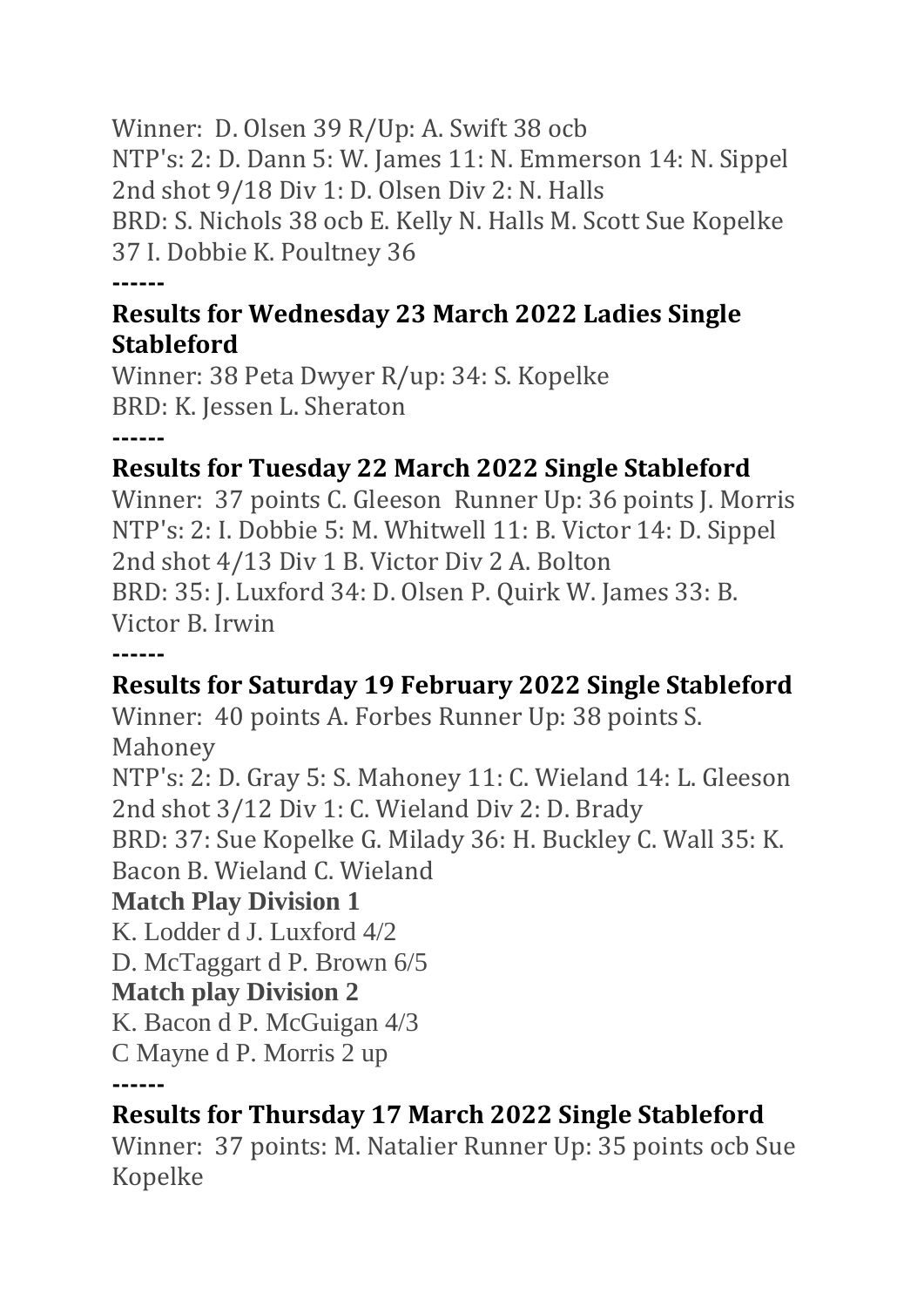NTP's: 2: G. Hair 5: J. Morris 11: M. Natalier 14: Shane Kopelke 2nd shot 1/10 Div 1: M. Natalier Div 2: D. Sheraton BRD: 35: Pat Dwyer R. Williams 34: D. Sheraton G. Milady 33: R. Young

**------**

#### **Results for Wednesday 16th March 2022 Ladies 4BBB Stableford**

Winners: 37 points OCB V. Wright & S. Kopelke R/up: 37 OCB L. Sheraton & K. Jessen BRD: 37: Peta Dwyer & F. Overington **------**

## **Results for Tuesday 15 March 2022 Single Stableford**

Winner: 36 points ocb M. Callander Runner Up: 36 points J. Morris

NTP's: 2: R. Heathwood 5: J. Morris 11: M. Callander 14: C. Petroholis 2nd shot 9/18 Div 1 R. Coolwell Div 2 A. Skinner BRD: 35: C. Petroholis D. Sippel M. Whitwell 34: D. Sheraton A. McGuiness R. Coolwell

**------**

# **Results for Saturday 12 March 2022 Monthly Mug**

**Division 1:** Winner: 71 A. Page Runner Up: 74 H. Buckley **Division 2:** Winner: 75 ocb K. Glover Runner Up: 75 R. McConochie

NTP's: 2: J.Grace 5: C. Tunnel 11: L. Burton 14: T. Milady 2nd shot 4/13 Div 1 B. Wieland Div 2: A. Skinner

BRD: 74: L. Dickenson 75: J McCarroll B. Lester 76: E. Hoger Shane Kopelke 77: D. McCarroll D. Hellyer K. Clarkson B. Small

# **Match play Division 1**

J. Luxford d G. Milady 2 up K. Lodder d D. Gray 19th P. Brown d L. Burton 1 up D. McTaggart d S. Mahoney 19th **Match play Division 2** K. Bacon d M. Blackley P. McGuigan d L. Gleeson 3/1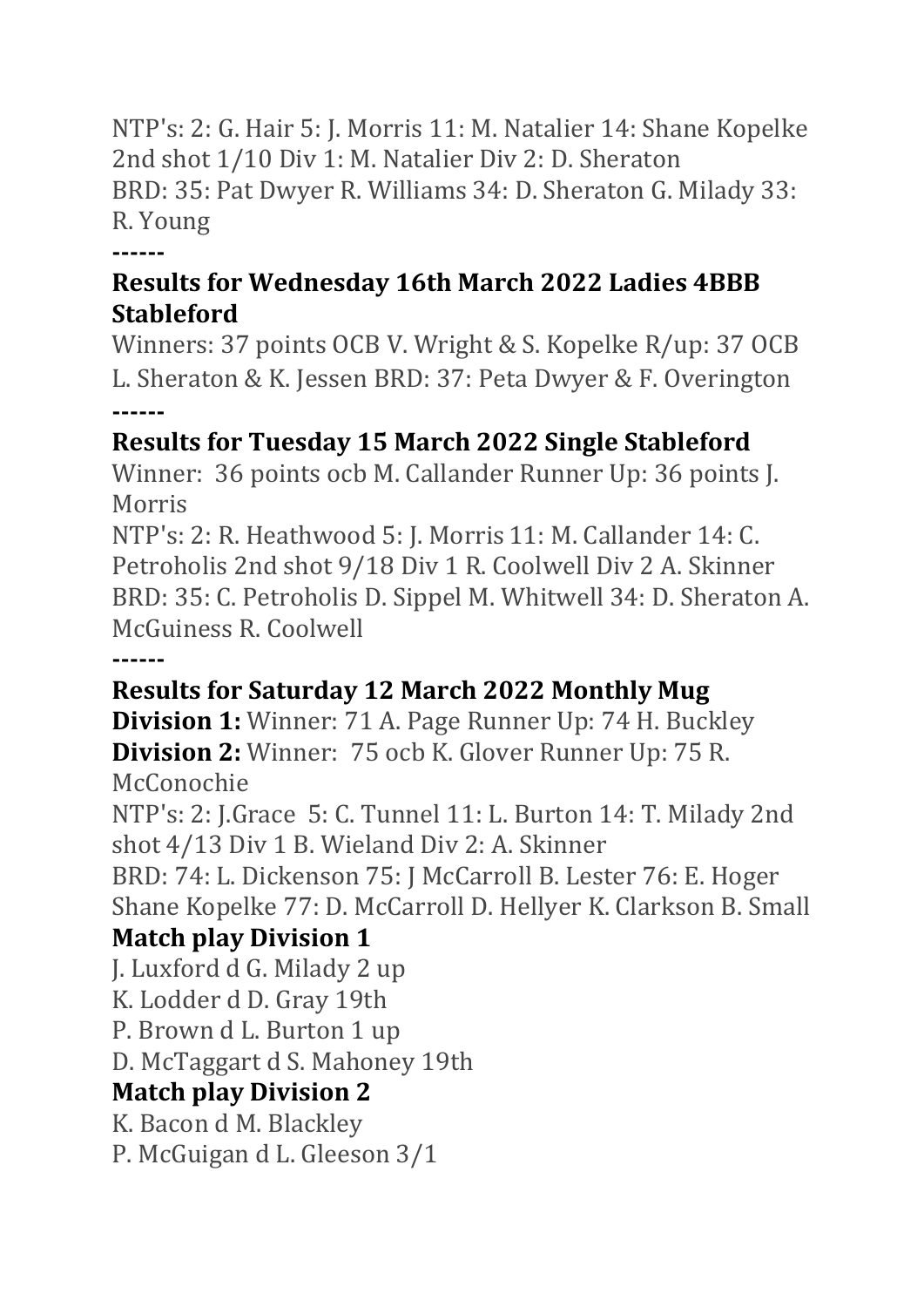C. Mayne d M. Butler 3/2

P. Morris d T. Cook 5/4

**------**

## **Results for Thursday 10 March 2022 Single Stableford**

Winner: 44 points: M. Joyce Runner Up: 37 points: L. Burton NTP's: 2: G. Milady 5: N. Emmerson 11: B. Richards 14: Peta Dwyer 2nd shot 4/13 Div 1: A. Page Div 2: A. Skinner BRD: 36: Y. Jones M. Panzram E. Bentley 35: B. Richards G. Page

**------**

# **Results for Saturday 5 March 2022 Single Stableford**

Winner: 40 points: S. Norris R/up: 38 points: A. Bolton BRD: 35: S. Mahoney Shane Kopelke 34: S. Howard, Sue Kopelke, K. Luinstra, A. Van Ansen

NTPs: 2: Shane Kopelke 5: C. Petrohilos 11: C. Petrohilos 14: Shane Kopelke

2nd shot 3/12: Div 1: Paul Coles Div 2: D. Hellyer **------**

# **Results for Thursday 24 February 2022 Single Stableford**

Winner: 34 points ocb: R. Young Runner Up: 34 points ocb: S. Mahoney

NTPs: 2: Peta Dwyer 5: A McGuinness 11: K Poultney 14: V Bales 2nd shot 1/10: Div 1: V Bales Div 2: A Bolton

Ladies NTPs: 2nd shot 2: Sue Kopelke 2nd shot 5: K Clarkson 11: A Skinner 14: Sue Kopelke

BRD: 34: A,. Bolton 33: D. Sheraton V. Bales 31: K. Poultrey **------**

## **Results for Tuesday 22 February 2022 Single Stableford**

Winner: 39 points K. Clarkson Runner Up: 37 points OCB D. Sippel

NTP's: 2: P. Quirk 5: D. Olsen 11: B. Victor 14: S. Luxford 2nd shot 9/18 Div 1 D. Olsen Div 2 A. Skinner

BRD: 37: B. Victor 33: B. Lake 32: S. Luxford V. Bales D. Olsen M. Scott J. Morris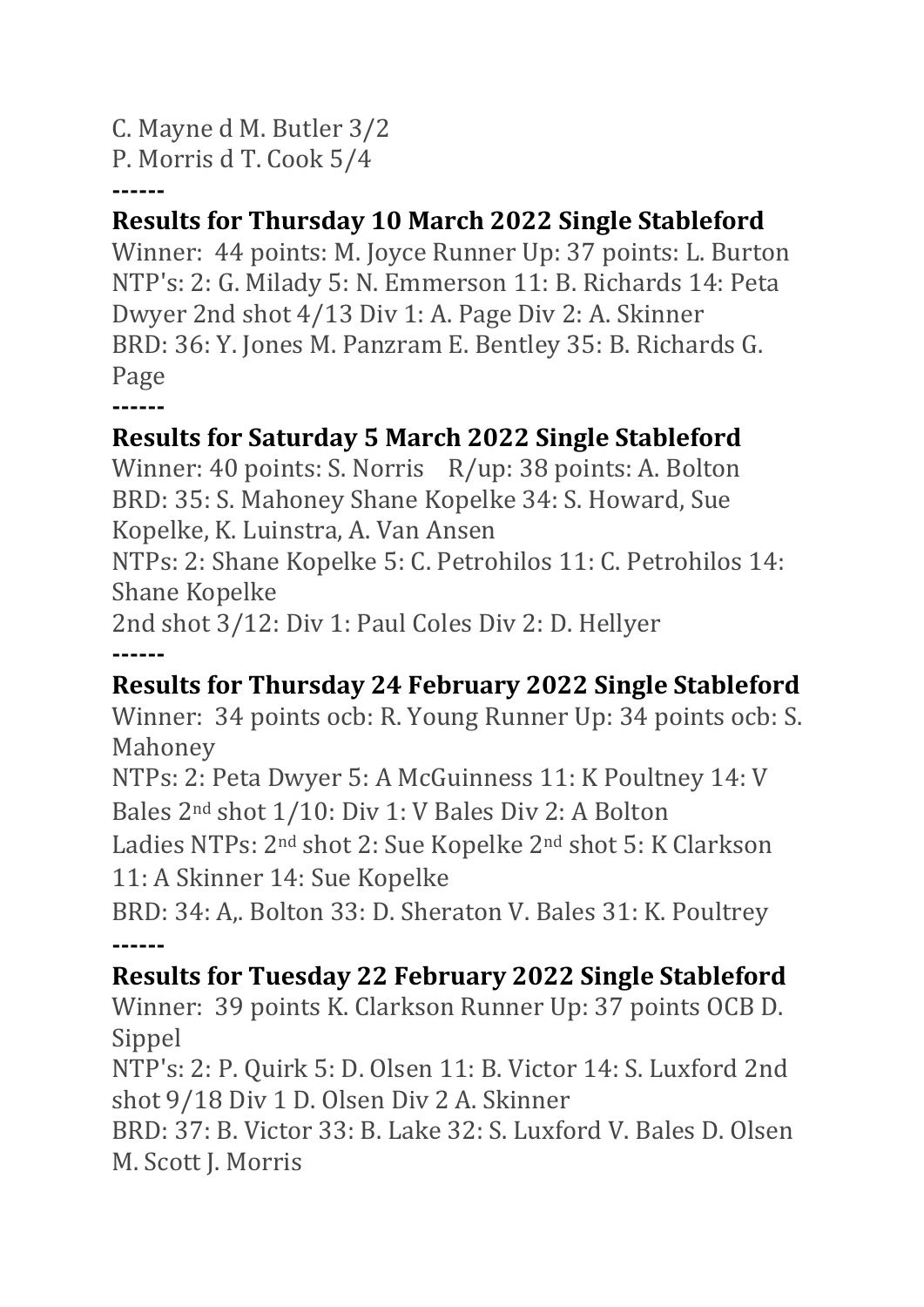**------**

## **Results for Saturday 19 February 2022 Single Stableford**

Winner: A Wieland 40 R/up: K Glover 39 BRD: 38: L. Burton P. Quirk 37: K. Bacon B. Graham T. Norris 36: Sue Kopelke M. Butler L. Gleeson

NTPs: 2: M George 5: P Lawrenson 11: D Gray 14: P Coles 2nd shot 1/10: Div 1: J Luxford Div 2: P McGuigan **------**

## **Results for Thursday 17 February 2022 Single Stableford**

Winner: 39 points ocb: R. Williams Runner Up: 39 points: D. Bond

NTP's: 2: G. Milady 5: D. Olsen 11: M. Whitwell 14: Shane Kopelke 2nd shot 9/18 Div 1: Shane Kopelke Div 2: D. Lund BRD: 38: G. Daniel J. Ormaechea M. Whitwell 37: Shane Kopelke 36: J. Brady Sue Kopelke 35: R. Young **------**

#### **Results for Wednesday 16th February 2022 Ladies Single Stableford**

Winner: 35 Y. Jones R/up: 32 P. Dwyer

**------**

# **Results for Tuesday 15 February 2022 2 Person Ambrose**

Winners: 67 ¾ D Olsen & I Dobbie R/up: 68 ½ R Young & M Scott

NTP's: 2: D Olsen 5: J Ormaechea 11: A Bolton 14: D Sippel 2nd shot 4/13: Div 1: R Coolwell Div 2: R Young

BRD: 69 ¼ P. Quirk & N. Emmerson 69 ½ B. Heathwood & J. Ormaechea W. James & K. Clarkson

**------**

## **Results for Saturday 12 February 2022 Flag event**

Winner: in the hole on 19th A. Page Runner up: 67: J. McCarroll NTP's: 2: S. Kopelke 5: P. Muller 11: O. Abakumov 14: C. Wieland 2nd shot 3/12 Div 1 B. Lester Div 2 C. Mayne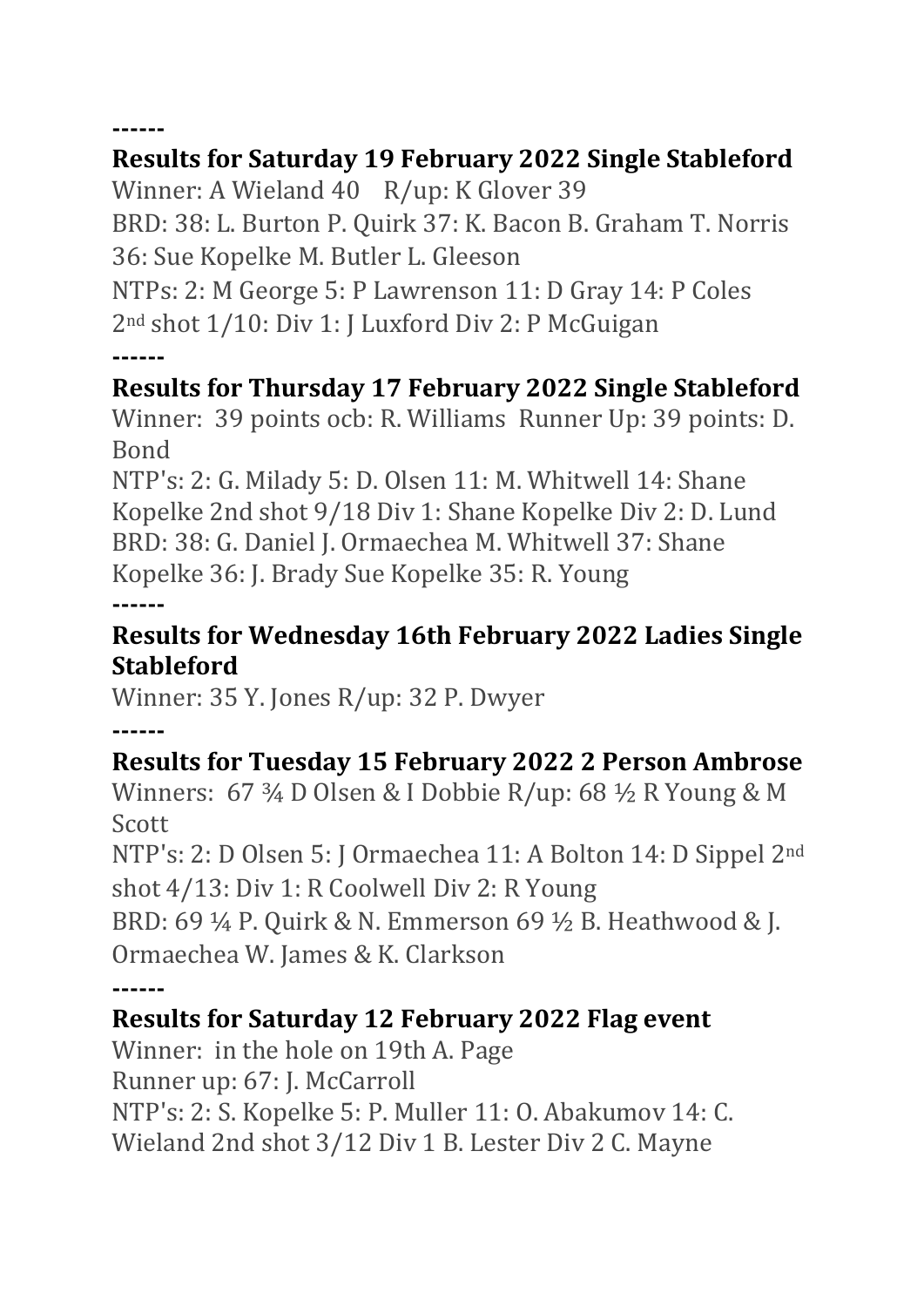BRD: 69: K. Bacon 70: E.Hoger T. Milady J. Luxford P. Thode 71: P. Morris P. Muller

#### **------**

#### **Results for Thursday 10 February 2022 Single Stableford**

Winner: 39 points ocb: Peta Dwyer Runner Up: 39 points: R. Heathwood

NTP's: 2: D. Olsen 5: J. Morris 11: D. Sippel 14: Sue Kopelke 2nd shot 1/10 Div A: G. Milady Div B: G. Hair

BRD: 37: Sue Kopelke W. Hankinson 36: I. Dobbie V. Bales Shane Kopelke 35: M. Scott

**------**

#### **Results for Wednesday 9th February 2022 Ladies Single Stableford**

Winner: 37 L. Sheraton R/up: 32 S. Kopelke

**------**

## **Results for Tuesday 8 February 2022 Single Stableford**

Winner: 37 points B. Lake Runner Up: 34 points B. **Heathwood** 

NTP's: 2: A. Skinner 5: I. Dobbie 11: I. Dobbie 14: B. Lake 2nd shot 9/18 Div 1 D. Olsen Div 2 A. Skinner

BRD: 33: N. Emmerson 32: G.Daniel D. Olsen M. Callander L. Gleeson

**------**

# **Results for Saturday 5 February 2022**

Div 1 Winner: 68 S. Howard R/Up: 70 C. Mayne Div 2 Winner: 69 P. Hallett R/Up: 73 ocb K. Bacon NTP's: 2: J. Grace 5: P. Quirk 11: P. Hallett (Hole in one) 14: D. McTaggart 2nd shot 1/10: Div 1 Sue Kopelke Div 2 A. Skinner BRD: 72 P. Muller 73 B. Dell L. Dickenson E. Hoger 74: K. Glover A. Wieland K. Lodder B. Graham **------**

## **Results for Thursday 3 February 2022**

Winner: 38 points: K. Poultney Runner Up: 36 points: Peta Dwyer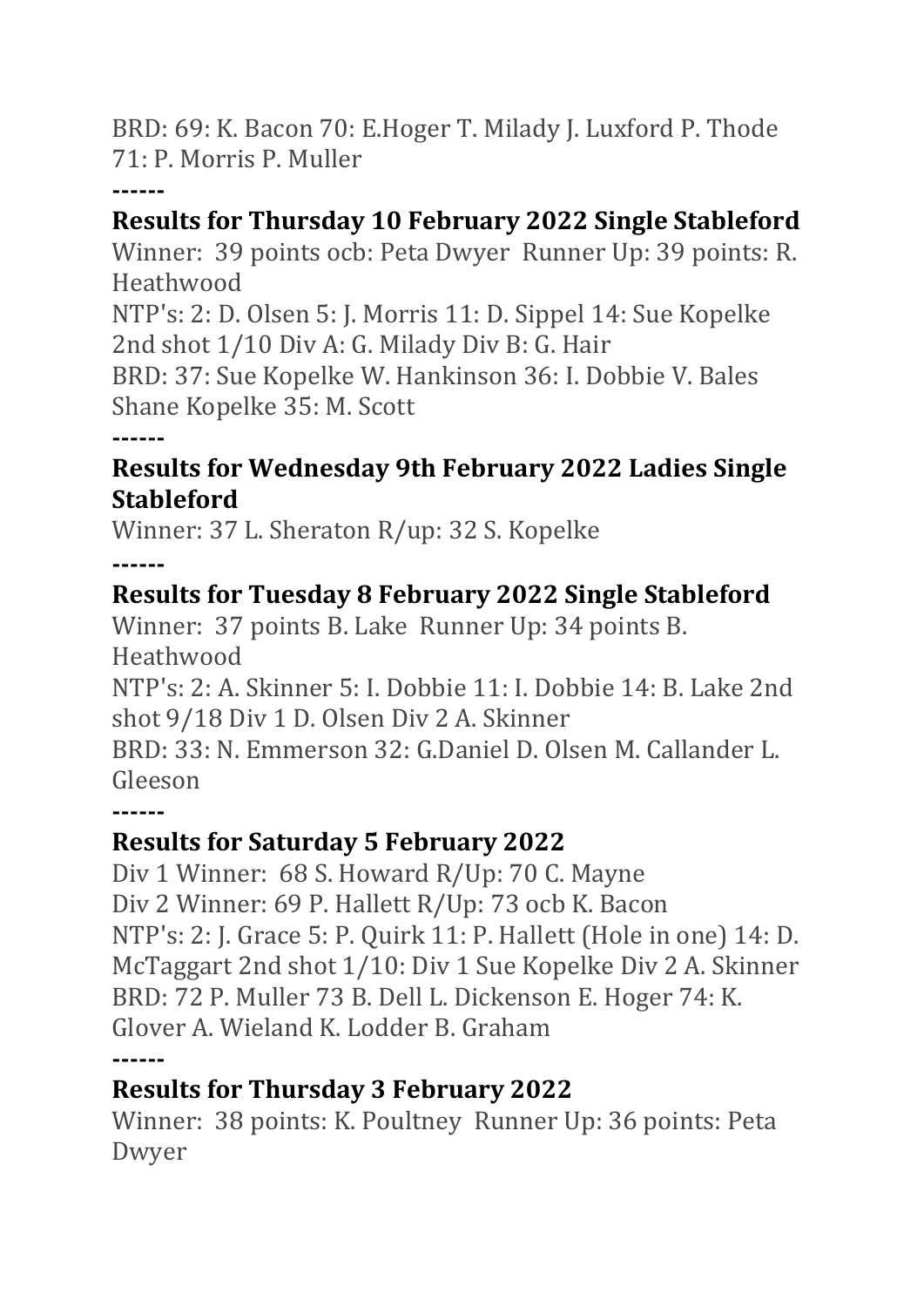NTP's: 2: A. Skinner 5: Shane Kopelke 11: I. Dobbie 14: Shane Kopelke 2nd shot 9/18 G. Milady BRD: 35: Shane Kopelke Sue Kopelke 34: J. Ormaechea I. Dobbie

**------**

#### **Results for Wednesday 2nd February 2022 Ladies opening day - 2 person ambrose**

Winner: 68 1/4 K. Jessen & S. Kopelke R/up: 74: Y. Jones & R. Williams BRD: 74 ¾ P. Dwyer & L. Sheraton

**------**

## **Results for Tuesday 1 February 2022 Single Stableford**

Winner: J Luxford 45 R/up: D Olsen 39 BRD 38: I. McComb F. Kingma 37: W. James 36: I. Dobbie 35: B. Lake 33: D. Sheraton S. Luxford N. Sippel P. Quirk NTPs: 2: M Whitwell 5: D Olsen 11: J Luxford 14: B Victor 2nd shot 4/13: B Victor

**------**

## **Results for Saturday 29 January 2022 Single**

Winner: 39 points ocb D. McTaggart Runner Up: 39 points S. Howard

BRD: 38: J. Luxford K. Glover 37: Shane Kopelke Peter Coles 36: W. Lee K. Bacon

NTP's: 2: Shane Kopelke 5: Paul Coles 11: B. Wieland 14: W. Lee 2nd shot 3/12 B. Lester Eagle no 8: D. Gray **------**

#### **Results for Thursday 27 January 2022 Single Stableford**

Winner: 40 points M. Callander Runner Up: ocb 39 points J. Ormaechea

Ladies winner: 37 points ocb R. Williams Runner Up: 37 points D. Zahnow

NTP's: 2: J. Ormaechea 5: N. Zahnow 11: A. McGunness 14: L. Burton 2nd shot 1/10 R. Heathwood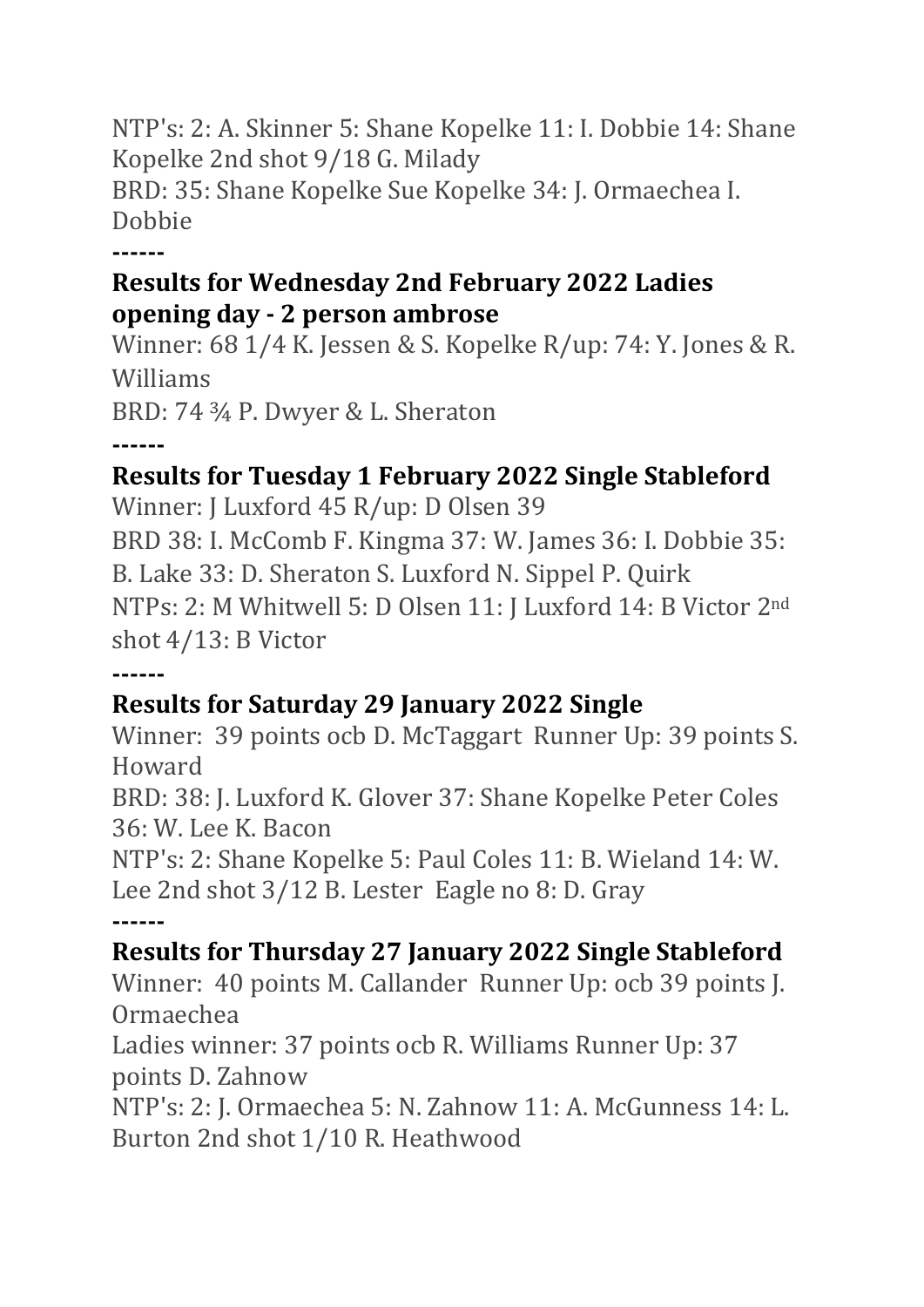BRD: 39: Shane Kopelke 38: G. Milady 37: P. Mahoney 36: M. Whitwell E. Kelly 35: B. Carter R. Winrow W. James G. Sharpe Secret partners: 79: M. Callander & J. Ormaechea 73: D. Zahnow & M. Whitwell 69: W. James & L. Burton **------**

# **Results for Tuesday 25 January 2022 Single Stableford**

Winner: 42 points A. Evetts Runner Up: 40 points ocb D. Olsen

NTP's: 2: D. Olsen 5: J. Ormaechea 11: D. Sheraton 14: K. Luinstra 2nd shot 9/18 N. Evetts

BRD: 40: B. Lake 39: F. Kingma 38: N. Sippel R. Coolwell J. Luxford 36: N. Emmerson S. Evetts K. Luinstra **------**

#### **Results for Saturday 22 January 2022 4BBB Stableford with Single Stableford in conjunction**

4BBB Stableford: Winner: 50 points P. McGuigan & W. James Runner Up: 46 points G. Milady & M. Langton

BRD: 45: D. Lovey & R. Woolnough 44: J. McCarroll & E. Hoger Paul Coles & N. Coles 43: T. McCarthy & C. Mayne N. Walker & R. Woolnough

Single Stableford: Winner: 45 points P. McGuigan Runner Up: 44 points G. Milady

BRD: 40: J. Brady 39: P. Quirk 38: P. Dwyer J. McCarroll P. Coles

NTP's: 2: G. Milady 5: A. Wieland 11: J. McCarroll 14: R. Smith 2nd shot 4/13 R. Woolnough

**------**

## **Results for Thursday 20 January 2022 Single Stableford**

Winner: 40 points D. Olsen Runner Up: 38 points G. Milady NTP's: 2: A. Page 5: G. Milady 11: I. Dobbie 14: M. Whitwell 2nd shot 3/12 D. Lund

BRD: 34: R. McConochie Peta Dwyer 33: B. Victor Shane Kopelke Sue Kopelke

**------**

# **Results for Tuesday 18 January 2022 Single Stableford**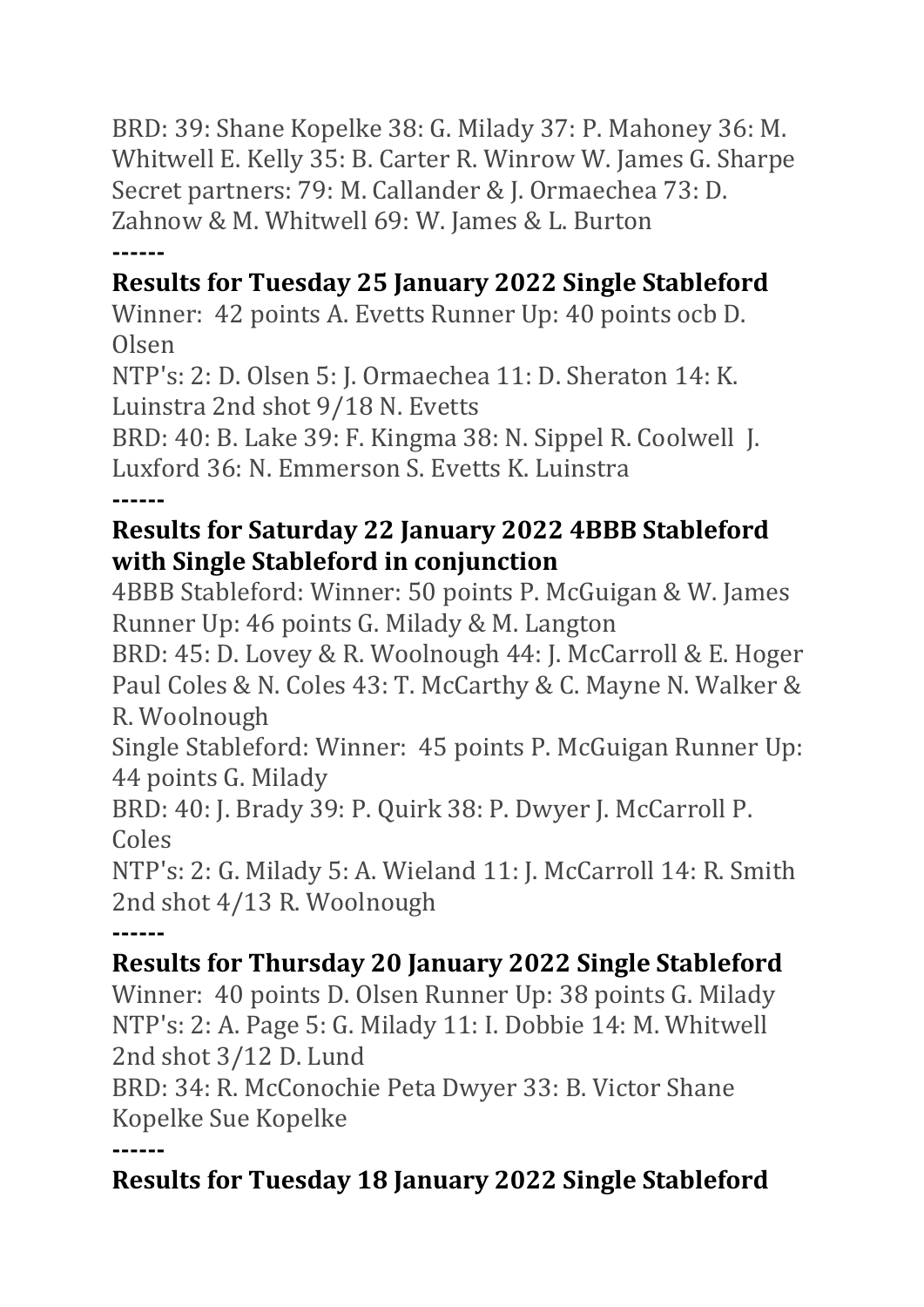Winner: 39 points I. Dobbie Runner Up: 38 points ocb D. Olsen

NTP's: 2: A. Skinner 5: I. Dobbie 11: D. Olsen 14: K. Clarkson 2nd shot 1/10 J. Luxford

BRD: 38: A. Bolton 37: J. Luxford 36: R. Coolwell B. Victor I. McComb 34: R. Heathwood

**------**

# **Results for Saturday 15 January 2022 Single Stableford**

Winner: 41 points J. Gilbert Runner Up: 39 points B. Dell NTP's: 2: W. Lee 5: S. Mahoney 11: A. Wieland 14: R. Coolwell 2nd shot 4/13 A. Bolton

BRD: 38: R. Coolwell 37: P. Hallett 36: A. Wieland S. Howard G. Milady P. Quirk T. Norris L. Burton Shane Kopelke **------**

#### **Results for Thursday 13 January 2022 2 Person stableford multiplier**

Winner: 70 points Peta Dwyer & G. Hair Runner Up: 68 points S. Howard & L. Dickenson

NTP's: 2: D. Sheraton 5: I. Dobbie 11: Sue Kopelke 14: G.

Milady 2nd shot 3/12 Shane Kopelke

BRD: 66: A. Bolton & P. Cattanach 63: D. Lund & D. Olsen 60: G. Langton & G. Milady 55: R. Williams & Y. Jones **------**

# **Results for Tuesday 11 January 2022 Single Stableford**

Winner: 36 points S. Howard Runner Up: 35 points W. James NTP's: 2: I. McComb 5: L. Dickenson 11: D. Olsen 14: R. Heathwood 2nd shot 1/10: F. Kingma Eagle: W. James BRD: 34: R. Heathwood L. Dickenson I. Dobbie 33: J. Luxford 32: D. Olsen

**------**

## **Results for Thursday 6 January 2022 Single Stableford**

Winner: 37 points N. Evetts Runner Up: 36 points ocb I. Dobbie

NTP's: 2: R. Williams 5: M. Whitwell 11: R. Coolwell 14: W. Solomon 2nd shot 4/13 Shane Kopelke